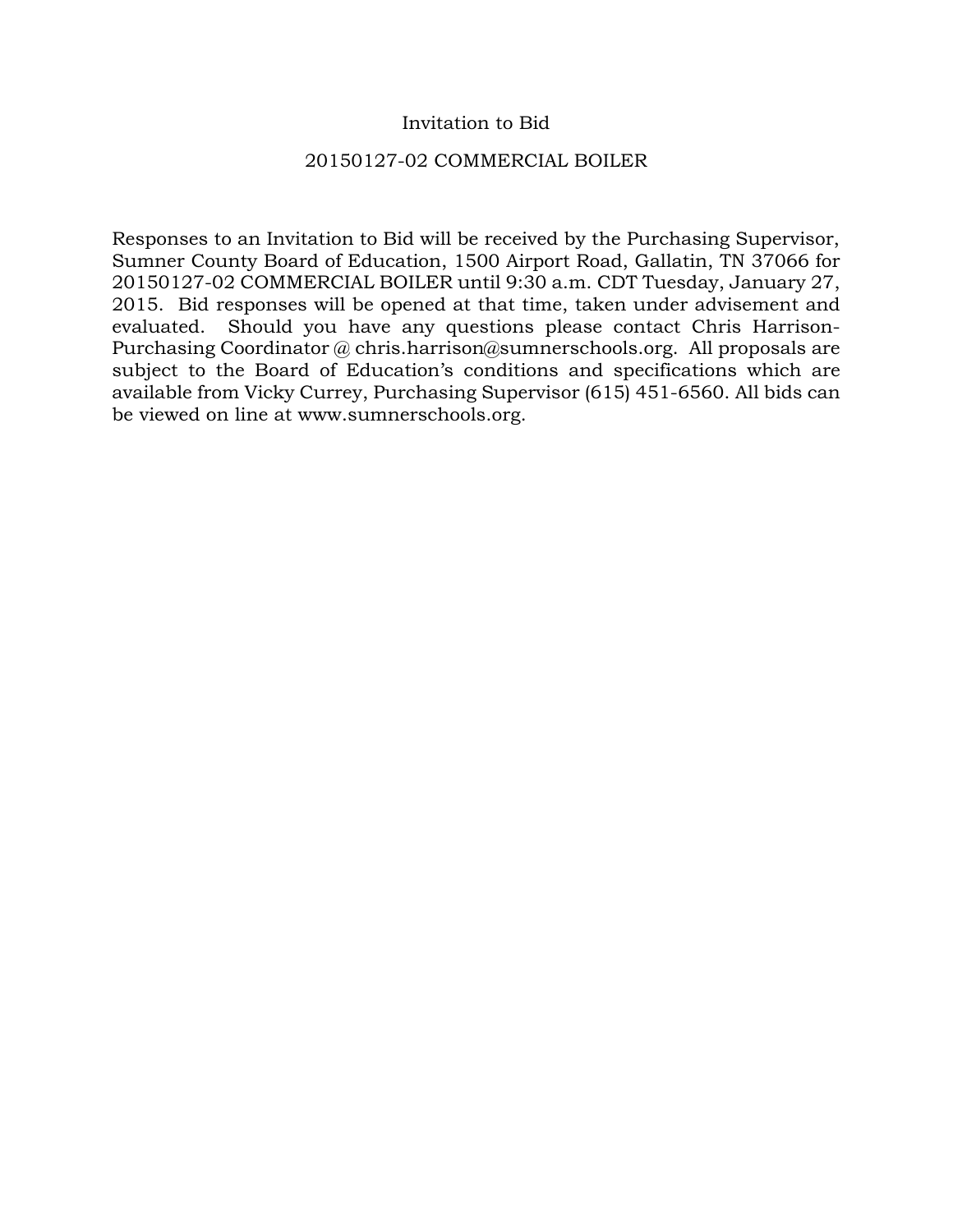### **NOTICE TO RESPONDENTS**

Responses to an Invitation to Bid will be received by the Purchasing Supervisor in the SUPPORT SERVICE FACILITY CONFERENCE ROOM, Sumner County Board of Education, 1500 Airport Road Gallatin, TN 37066. They will be received until **9:30 A.M. Local Time TUESDAY, JANUARY 27, 2015** for **20150127- 02 COMMERCIAL BOILER**, at which time the responses will be opened, taken under advisement and evaluated. *BIDS WILL BE POSTED ON www.sumnerschools.org* 

#### **GENERAL REQUIREMENTS AND CONDITIONS**

-------------------------------------------------------------------------------------------------------------------------------

- 1. The Sumner County Board of Education reserves the right to accept or reject any and/or all responses in whole or in part, and to waive informalities therein.
- 2. Any responses received after the scheduled closing time for the receipt for responses will not be considered.
- 3. If a mistake is discovered after the responses are received, only the Sumner County Board of Education may allow the respondent to withdraw the entire response.
- 4. Partial payments will not be approved unless justification for such payment can be shown. Terms will be net 30 days.
- 5. Payment will not be made until the said **20150127-02 COMMERCIAL BOILER** are inspected and approved as meeting all specifications by persons appointed by the Sumner County Board of Education.
- 6. Responses submitted must be in a sealed envelope and marked on the outside as follows: **RESPONSE: 20150127-02 COMMERCIAL BOILER DEADLINE: 9:30 A.M., TUESDAY, JANUARY 27, 2015**
- 7. Facsimile responses will not be considered.
- 8. If a successful bidder violates any terms of their bid, the contract, school board policy or any law they may be disqualified from bidding for a period of two years for minor violations or longer for major violations. Bids from disqualified bidders will not be accepted during the period of disqualification.
- 9. Prices quoted on the response (if any) are to be considered firm and binding until the said **20150127-02 COMMERCIAL BOILER** are in the possession of the Sumner County Board of Education.
- 10. No purchase or contract is authorized or valid until the issuance of a Board Purchase Order in accordance with Board Policy. No Board Employee is authorized to purchase equipment, supplies or services prior to the issuance of such a Purchase Order.
- 11. Any deviation from these stated terms, specifications and conditions must be coordinated with and approved in writing by the Purchasing Supervisor, Vicky Currey (615) 451-6560.
- 12. All bids that exceed \$25,000 must have the Company Name, License Number, Expiration Date thereof and License Classification of Contractor listed on outside of sealed envelope. As required by State of Tennessee Code Annotated 62-6-119.
- 13. The awarded bidder will be required to post a performance and payment bond in the amount of 25% of the contract price if it exceeds \$100,000 as stated by State of Tennessee Code Annotated 12-4-201.
- 14. If the project cost in excess of \$25,000 a performance bond must be secured by the requesting party in an amount equal to the market improvement value.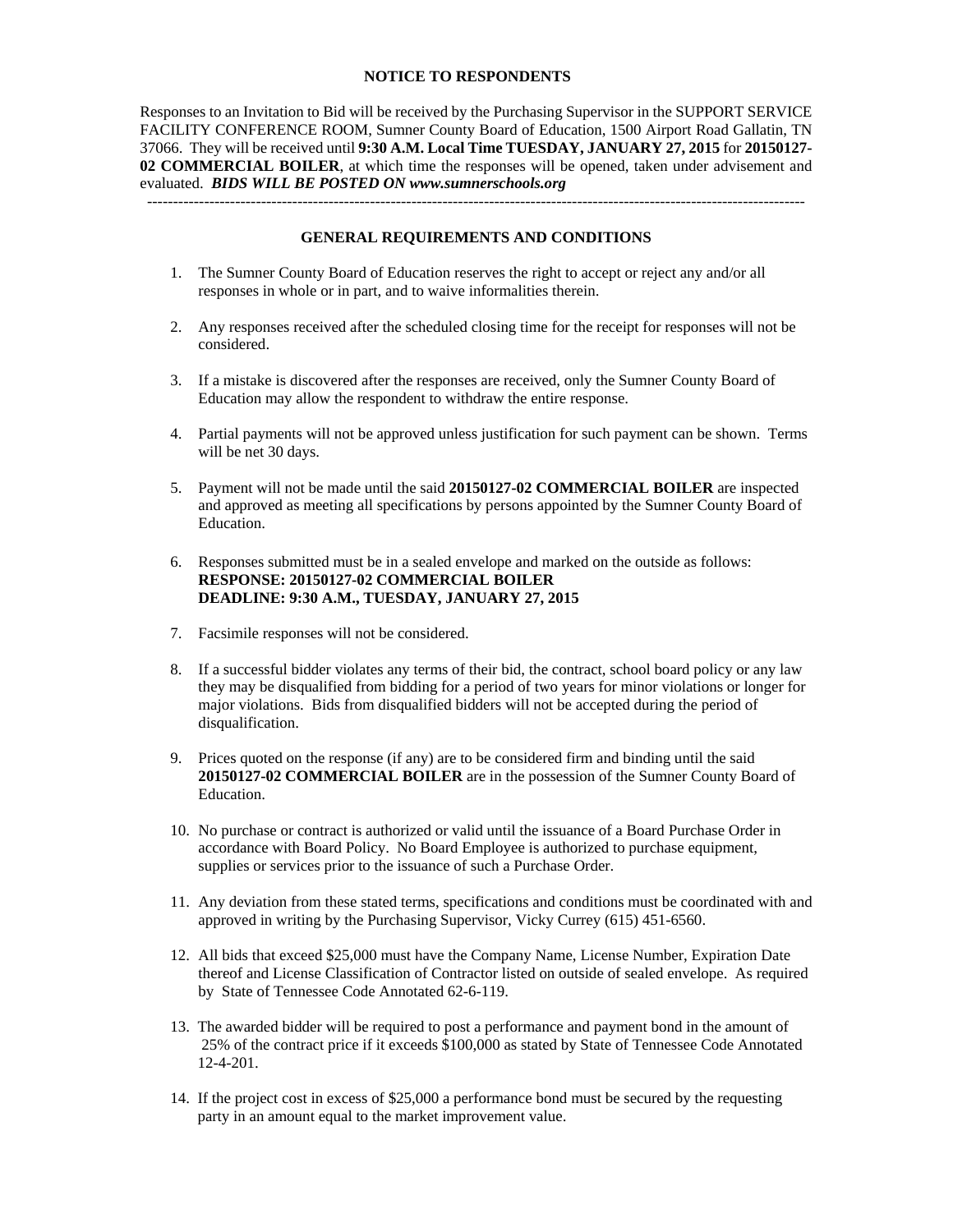# **20150127‐02 COMMERCIAL BOILER**

The Sumner County Board of Education, herein known as "School System", is soliciting bids for the purchase of a commercial boiler. The bid is for materials only. The installation shall be completed by School System maintenance personnel. The vendor must honor their bid price for a period of not less than 90 days from the bid opening date. Any item received by the School System that does not meet specifications, shall be returned to the vendor at its' sole expense.

### **SPECIFIC INFORMATION**

High Efficiency Commercial Condensing Boiler

- Minimum of 90% efficiency rating
- 2,000,000 Btu / HR
- Natural Gas
- Fully Condensing
- 24 volt controls Enable/Disable Function capability
- Equal to or Better than Hydrotherm KN‐20

## Included in cost:

- Delivery
	- ▶ 1500 Airport Road, Gallatin, TN 37066
- Startup service by factory trained technician
- Training by factory trained technician

The vendor must include product information to include engineered drawings with dimensional data, performance data, and any other relevant data.

The School System reserves the right to purchase additional units at the bid price within the 90 day period.